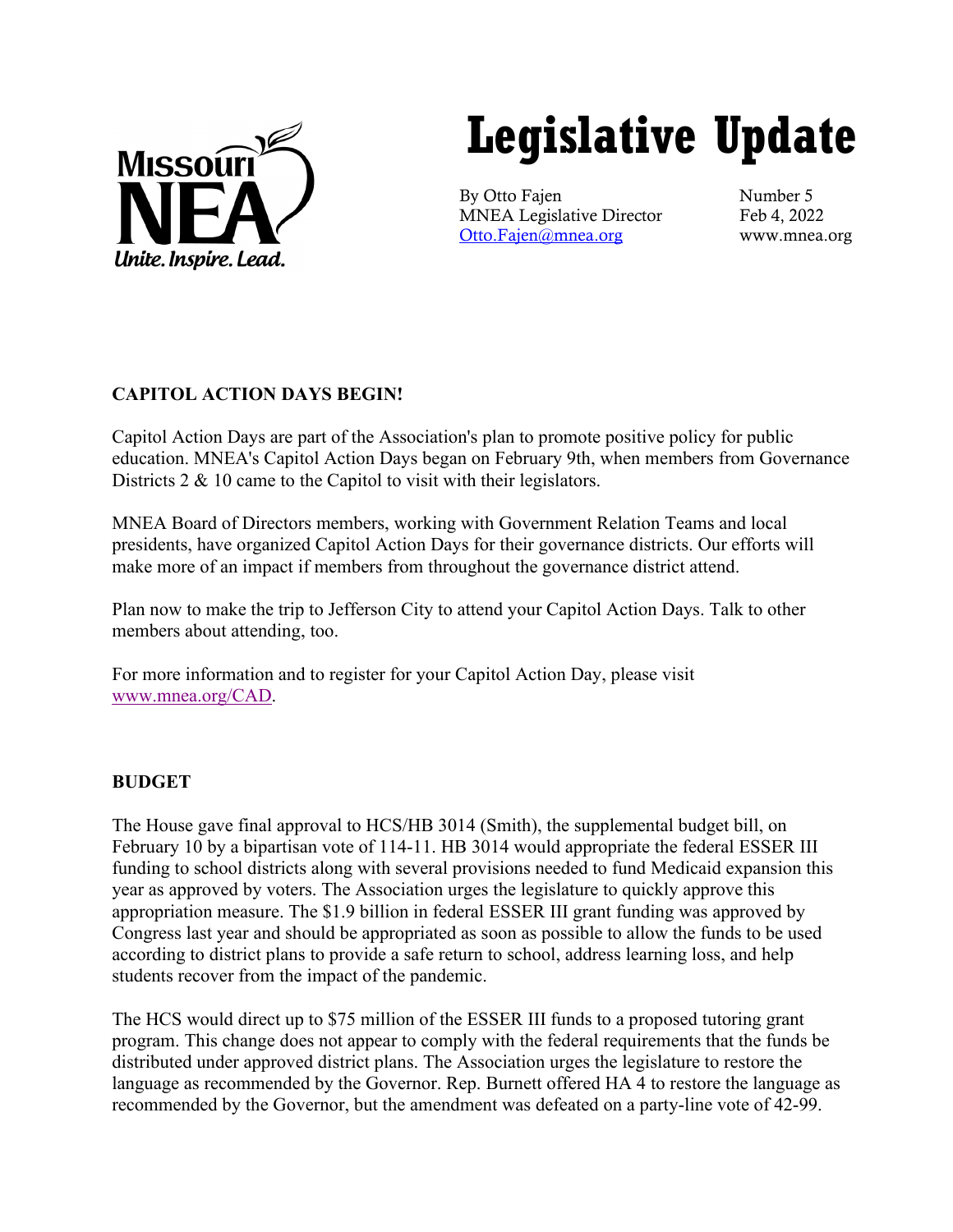## **INITIATIVE PETITIONS**

The House gave final approval to HCS/HJR 79 (Henderson) on February 10. HJR 79 would require a higher fraction of signatures (10% of voters rather than 8 % per district) in more parts of the state (all eight Congressional districts rather than six) for an initiative that amends the Constitutions. The HJR also would require a two-thirds supermajority vote (rather than the simple majority vote required since Missouri became a state) to pass a Constitutional amendment brought forward by either the legislature or by initiative. The Association opposes this measure and will continue to fight to protect the citizens' initiative petition process.

#### **CONGRESSIONAL REDISTRICTING DEBATE CONTINUES IN THE SENATE**

The Senate continued discussion on HCS/HB 2117 (Shaul) on February 9, though the discussion was not actually on the order of business for passing the bill. The discussion lasted several hours, but the Senate has still not brought the bill to a vote. The Senate has adjourned until Friday, February 11, and is expected to continue debate on HB 2117.

The bill would update Missouri's eight Congressional districts, based upon the 2020 U.S. Census data that was released last year. The legislature revises Congressional districts every ten years by enacting a bill that specifies those new districts. With candidate filing beginning in late February and ending in late March, candidates will want to know what the district boundaries are before that filing window closes.

HCS/HB 2117 is regarded as a "6-2" map, meaning that, like the current map, historical voting performance would maintain a 6-2 split in the Republican and Democratic Party makeup of Missouri's delegation to Congress.

## **SENATE EDUCATION VOTES OUT BILLS ON READING, CHARTER SCHOOLS, VIRTUAL SCHOOLS, AND BOARD RECALL**

The committee voted out all bills heard thus far this session on February 10, including:

SCS/SBs 681 & 662 (O'Laughlin) to modify provisions related to literacy and reading instruction and create school innovation waivers. The committee substitute bill contains many provisions from SB 1076 (Arthur), a similar bill, and the Association supports the bill. The bill repeals retention in grade requirements for struggling readers. The bill requires schools to provide reading instruction, with appropriate evidence-based reading intervention, in the elementary grades and requires assessment and intervention beginning in kindergarten. The bill requires systematic and explicit interventions for students with characteristics of dyslexia. The bill includes specific requirements on DESE to support literacy and help train teachers. The bill also requires schools to provide in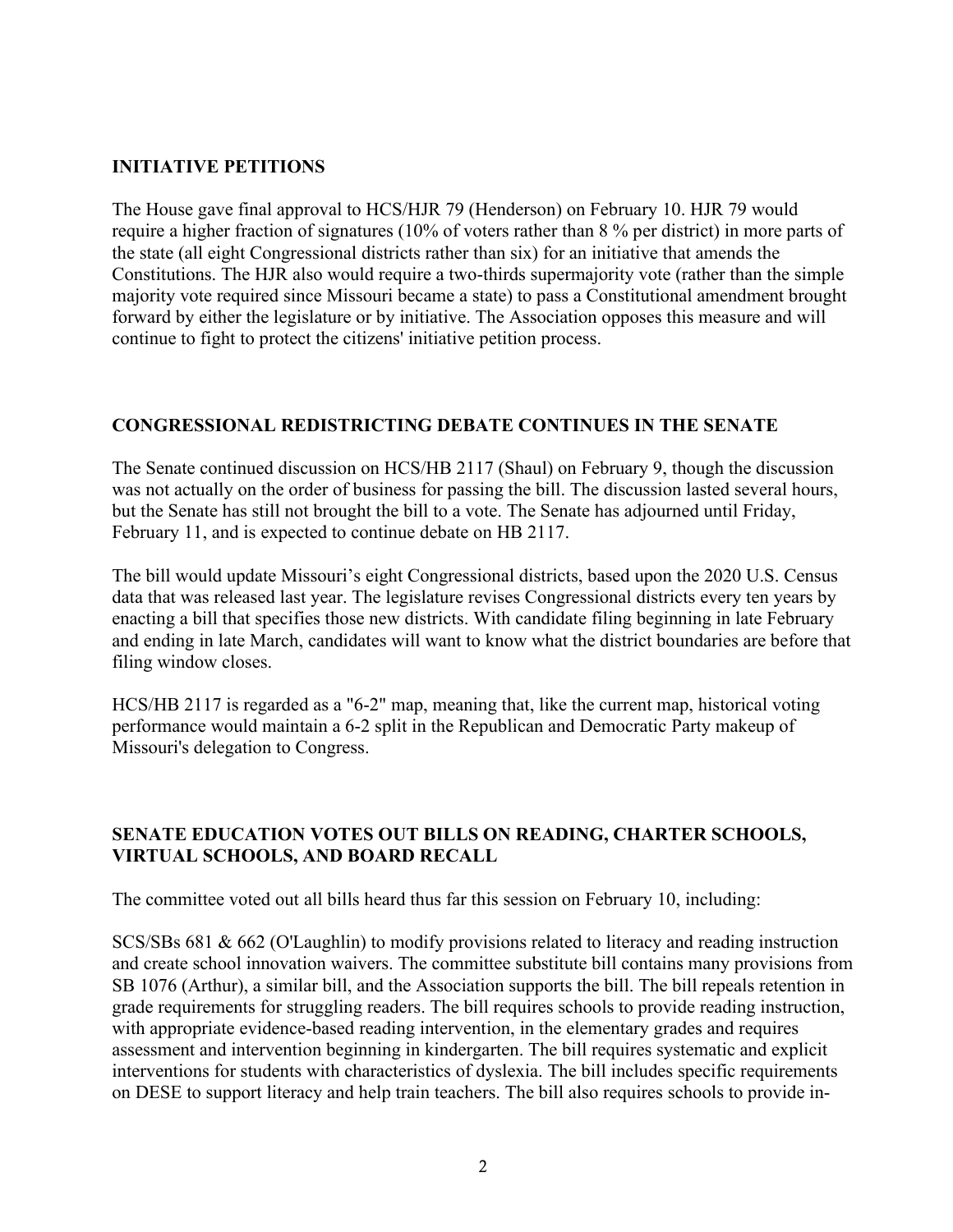service teachers with professional development opportunities in literacy and reading instruction. The bill requires teacher preparation programs to adequately prepare teaching students to provide effective literacy and reading instruction and revises the educator preparation advisory board to involve more classroom teachers in designing this training.

SB 869 (Koenig) to revise the law specifying payments to charter schools and shift more local school funds to charter schools. The Association opposes the bill. Missouri NEA believes that charter schools should be sponsored by and accountable to the local community through the elected school board and approved only after an impact study is conducted by the district to consider the proposal. The Association also believes that all charter schools should be subject to the same standards of accountability, transparency, and respect for the rights of students, parents, and staff as are applicable to traditional public schools.

SB 650 (Eigel) to would allow charter schools to be sponsored by outside entities (other than the local school board) and operate in many districts around the state. The Association opposes the bill. Sen. Eigel also offered a proposed SCS version that would add several other provisions, including moving school board elections to the November election, adding restrictions on approval of debt service levies, preventing schools from requiring face masks, and preventing school districts from requiring students or staff to have COVID vaccinations.

SB 648 (Rowden) to modify provisions related to the virtual school program. This bill is the same as HB 1903 (Christofanelli) and presents the same concerns with the language as filed. The Association opposes the bill. The bill removes important safeguards for students, including the role of the resident district in the decision to enroll and in monitoring student progress.

SB 657 (Cierpiot) to establish procedures for recall elections for school board members. Unlike HB 1747 (Bayse), this bill contains no new provisions to authorize lawsuits against school staff and school officials.

# **EDUCATOR TAX DEDUCTION**

The House Ways and Means Committee heard HB 1981 (Ann Kelley) on February 9. The bill would create a 100% state income tax deduction for K-12 educator expenses up to \$500 per year for professional development or classroom supplies and equipment. The Association believes this is a helpful support to teachers who invest their own resources to advance their skills or support their students' needs in the classroom. The Association supports the bill.

# **EARLY CHILDHOOD EDUCATION**

The House Emerging Issues Committee heard two bills pertaining to early childhood education on February 8: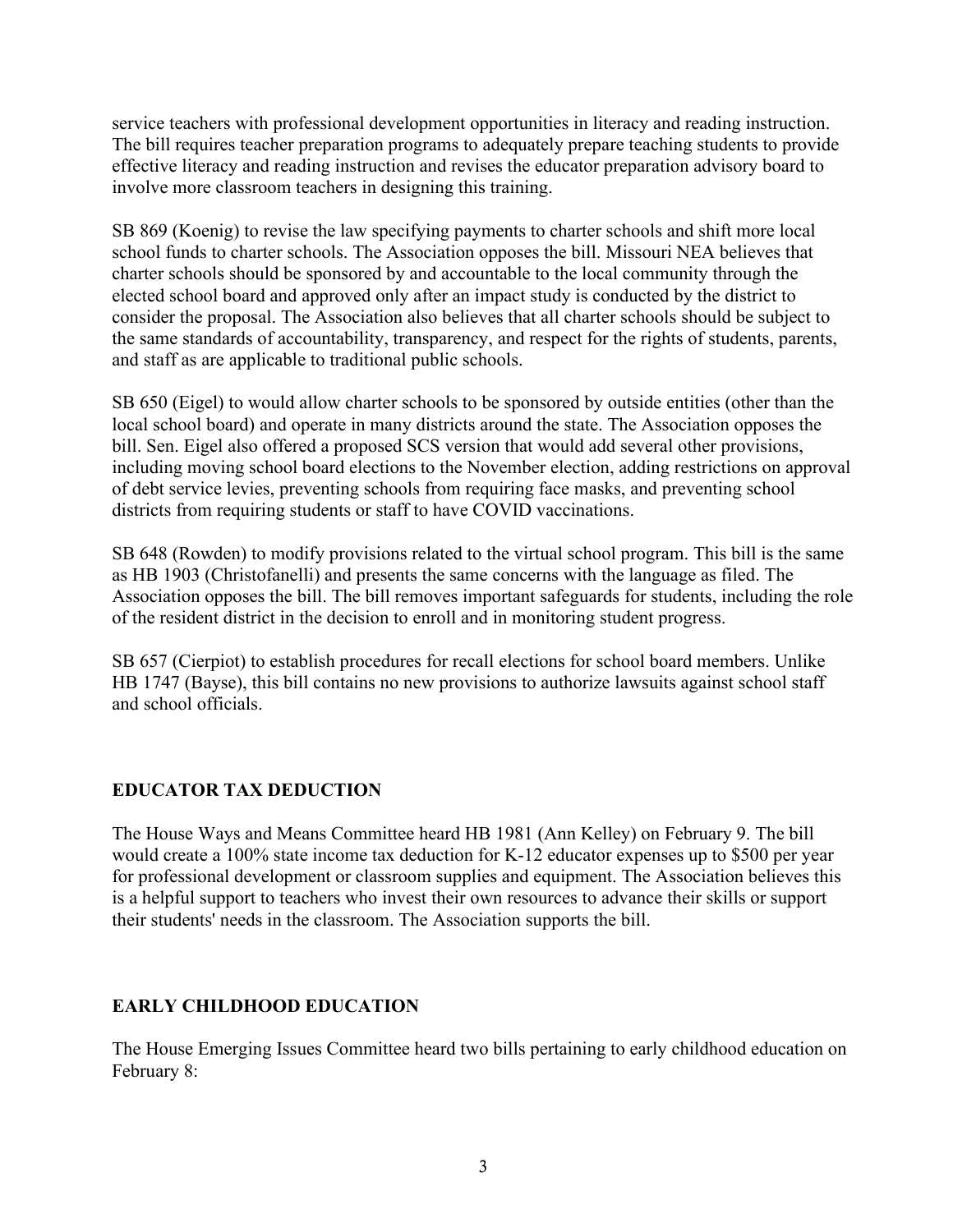HB 2365 (Shields) to make the early learning quality assurance reporting program permanent and authorizes the program to provide continuous improvement and ongoing updated consumer education. The Association supports the bill.

HB 2341 (Shields) to increase the fraction of pre-K pupils eligible for free or reduced price lunch (FRPL) that may be counted by a district or charter school for state aid under the school funding formula. Currently the fraction of FRPL eligible pupils may not exceed 4% of the total FRPL eligible pupils in grades K-12 in the district. The bill raises the allowed percentage to 10%. The Association supports the bill.

## **GIFTED EDUCATION**

The House Emerging Issues Committee also voted to approve HB 2366 (Shields) on February 8. The bill requires districts and charter schools to identify and provide services and programs for gifted children. The bill requires a district to establish a gifted education program if three percent or more are identified as gifted. The Association believes that gifted and talented students need a challenging curriculum and a program that identifies and supports their unique needs. The Association supports the bill.

# **HOUSE-ELEMENTARY AND SECONDARY EDUCATION COMMITTEE**

The committee met on February 8 to hear six bills:

HB 1973 (Kurtis Gregory) to limit the definition of school bus to include vehicles designed to carry more than ten people. Schools would still be able to use other motor vehicles for pupil transportation.

HB 2010 (Travis Smith) to place the burden of proof and production on school districts in due process hearings for children with a disability.

HB 2011 (Travis Smith) to require parental consent for changes to individualized education programs (IEPs).

HB 2095 (Hannah Kelly) to modify provisions relating to child abuse investigations in schools. The bill requires the Children's Division to conduct investigations of all allegations of suspected child abuse or neglect, including those involved with corporal punishment in public schools. The Association supports the bill.

HB 2359 (Basye) to modify who is required to report and what information is reported to the Missouri Accountability Portal.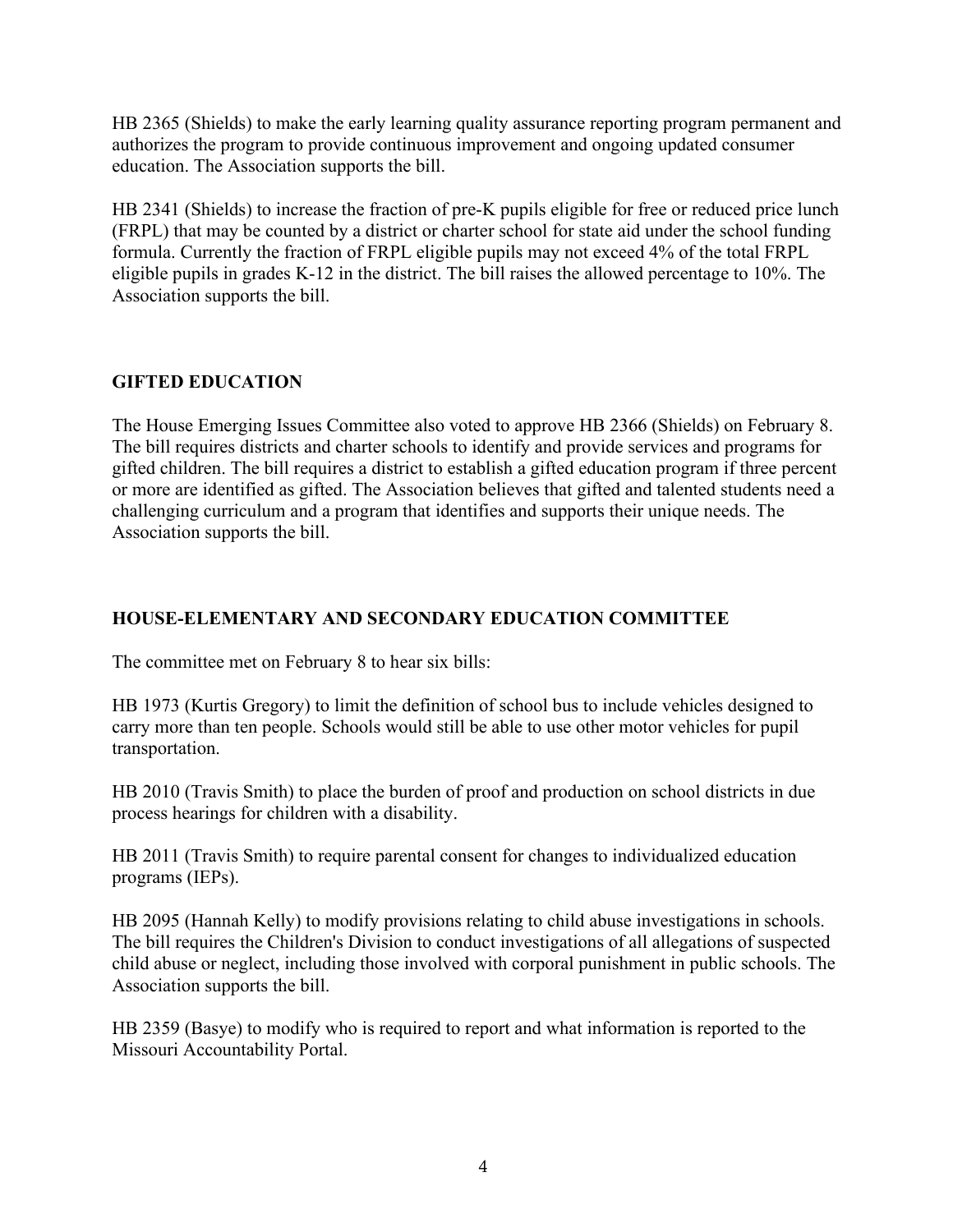HB 2428 (Dogan) to impose restrictions on instruction relating to race and history. The bill authorizes lawsuits against school employees for violations of the new requirements in the bill. The Association is concerned that this new language could subject school employees to frivolous lawsuits and opposes the bill.

The committee was scheduled to vote eight bills on February 8, but only voted on the following two bills:

HB 1721 (Shields) to allow school districts that share superintendents to receive additional state aid.

HB 1804 (Viet) to allow school districts to change from at-large to subdistrict school board elections, including the local option for any district to vote to approve a change to elect some or all board members from subdistricts.

#### **SCHOOL RETIREMENT**

The House Pensions Committee voted to approve HB 2114 (Rusty Black) on February 9. The bill would revise PSRS working after retirement provisions. The bill extends time a retiree may use the critical shortage provision from two years to four years. The bill also increases the amount a PSRS retiree may earn working in a PEERS position from \$15,000 per year to the Social Security earnings limit, currently \$19,560. The Association supports the bill and believes the critical shortage position can be improved to better allow PSRS retirees to help when needed. Improvements could include increasing the allowed number of shortage positions as a percentage in larger districts, allowing immediate employment on a temporary basis when needed and allowing positions to be advertised on a public website created to post available positions.

#### **PHOTO ID MANDATE**

The House Elections and Elected Officials Committee heard several bills this week that would require registered voters to provide a government-issued photo identification. The committee heard HB 2113 (McGaugh) on February 9 and will hear HB 1878 (Simmons) and HJR 94 (Simmons). The Association opposes barriers that keep eligible citizens from voting and being politically active and opposes all three measures.

#### **HOUSE-WORKFORCE DEVELOPMENT COMMITTEE**

The committee heard HB 2493 (Rusty Black) on February 7. The bill makes several changes relating to teacher career plans. The state is not currently funding this program.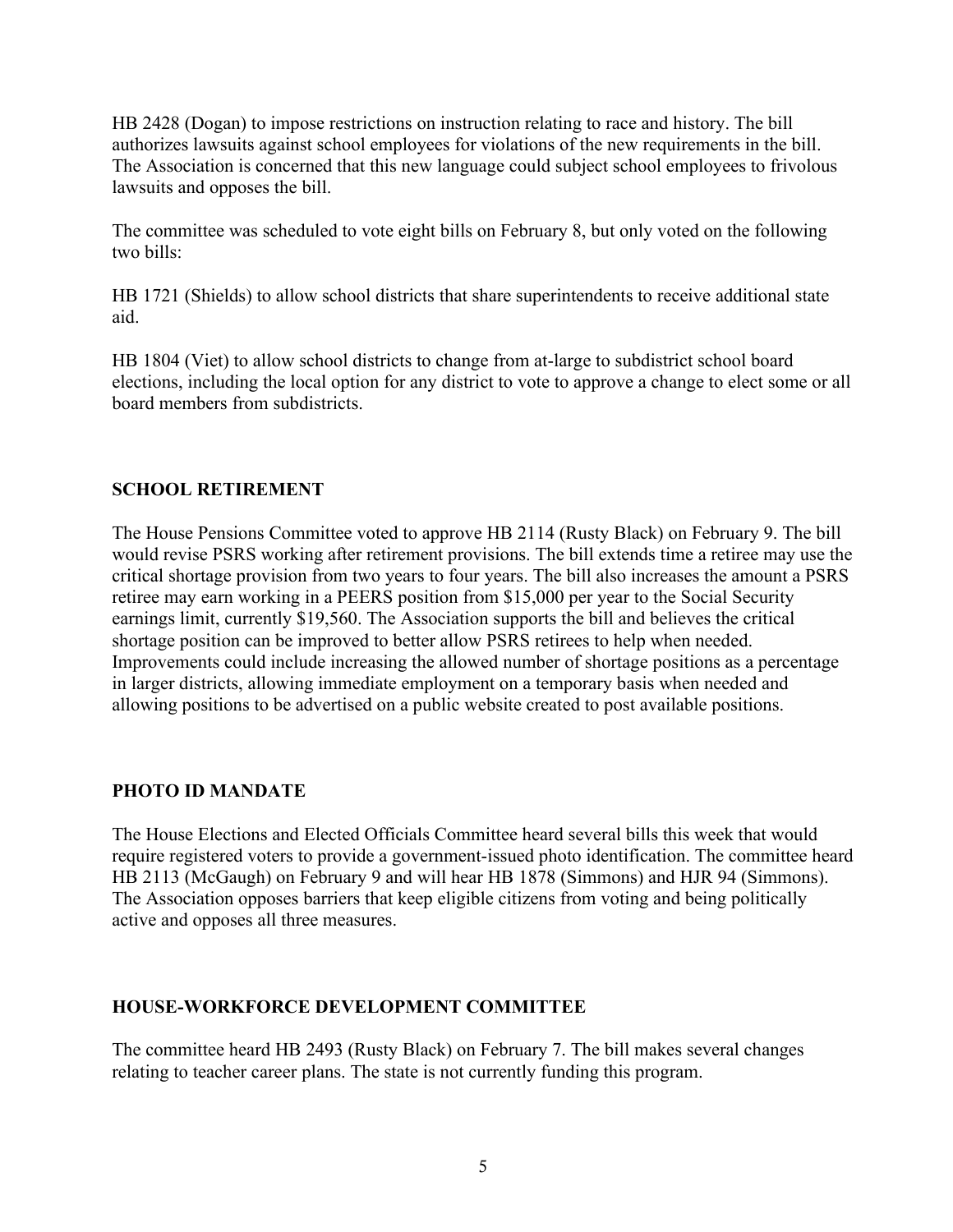The committee also voted to approve HB 2202 (Fitzwater). The bill would require district high schools and charter high schools to offer computer science courses or embedded instruction. The bill allows high schools the option to comply by informing students and parents of virtual course offerings in computer science.

#### **HOUSE-HIGHER EDUCATION COMMITTEE**

The committee voted to approve HCS/HB 1723 (Shields) regarding the A+ Schools scholarships. The bill would allow  $A<sup>+</sup>$  students who earn an associate degree or the equivalent to apply  $A<sup>+</sup>$ scholarship funds toward earning a bachelor's degree if the student has used less than \$10,000 in A+ funds for the associate degree or the equivalent up to a total of \$15,000.

#### **HOUSE GENERAL LAWS COMMITTEE**

The committee voted to approve HB 1856 (Baker) on February 7. The bill would create a policy that would allow students to receive credit for participation in out-of-classroom learning experiences as approved by the State Board of Education, a school board, or a charter school. The Association is concerned that the wording of the bill is not clear regarding the process by which extended learning opportunities are approved by various entities and whether the amount of course and graduation credit will reflect the proportion of a required course that is demonstrated by the student.